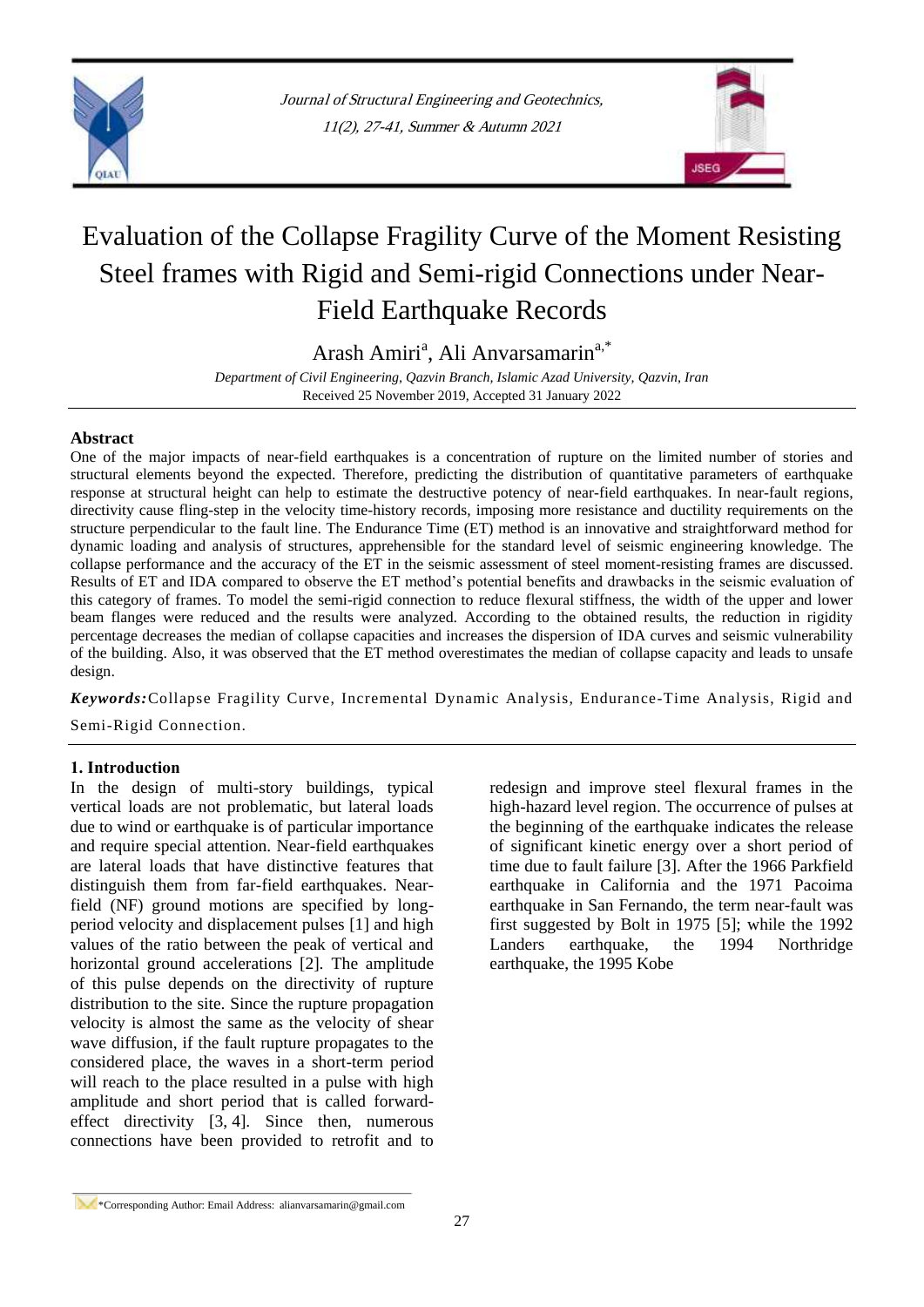earthquake and the 1999 Chi-Chi earthquake in Taiwan highlighted this term for civil engineers. These earthquakes, which occur near an active fault. have pulse mappings with a long pulse period and have one or more velocity peaks. In the near-fault region, the horizontal component perpendicular to the fault has the greatest effect on structural response and the effect of this component is dominant on the horizontal component parallel to the fault and on the vertical component earthquake record.

Progressive directivity effects cause horizontal ground vibrations perpendicular to the fault as a horizontal impact which is substantially larger than horizontal component parallel to the fault. As the angle between the fault and the site decreases and the failure level between the fault and site becomes larger, the effect of the progressive directivity effect becomes greater. Such pulses increase the nonlinear displacement demand in the structure so that near the fault they can impose large displacement to the structure near-fault [6]. Since the horizontal component perpendicular to the fault is dominant near-fault, the orientation of the structures located near fault is important. The ground acceleration variability often affects the stiffness of the structural element and connections type.

Akbas and Shen showed the semi-rigid connections would have a larger drift response than the rigid connections in the frames under weak to moderate stimulus on the foundation [7]. One of the methods used to estimate the performance of connections under the ground motion records is to obtain a collapse fragility curve of buildings with different rigidity percentages. The effect of semi-rigid connections on fragility curves of moment-resisting steel frames under Far-Field Earthquake Records was evaluated. results showed that decreasing the rigidity percentage in connections up to 50%, decreases the median of collapse capacities and increases the seismic vulnerability of the building [8].

The study of the global collapse was triggered by considering  $P-\Delta$  effects on seismic response. Currently, the collapse fragility curve is the most important and accepted tool for evaluating the collapse of the structure. A set of IDA analyses can play a vital role in determining the estimation parameters and in turn determine the collapse fragility curve. Incremental Dynamic Analysis (IDA) and Endurance Time (ET) analysis are employed to take the inherent variability of earthquakes into account during the seismic response analysis of structures. Prevention of collapse and

instability has always been one of the goals of seismic design. In the earthquake engineering, collapse and instability refer to the reduced capacity of structural systems to resist gravity loads during earthquake records. Assessing the safety against the collapse enforces to estimate the dynamic response of systems with the potential for stiffness and resistance losses [9-13]. This will lead to more sophisticated modelling and analysis techniques and will result in considerable uncertainties.

Since 2004, the Endurance Time (ET) method has been introduced as an alternative response method for the seismic analysis and structural design [14]. In this way, the computational demand is significantly reduced by subjecting the structure to an intensifying acceleration function and monitoring the objective performance indexes through time. Subsequently, structural performance can be evaluated based on the response of the system at each excitation level [15, 16]. Generating the appropriate artificial dynamic input is essential for the success of the ET method. Given this, an input function can be considered as appropriate if the estimated results in ET analysis are consistent with the performance of different structures under real earthquakes. The acceleration functions currently applied in the ET method have two specific properties: (I) these functions are intensifying as their amplitude increase with time, (II) these functions are optimized such that the response spectrum of any window from  $t=0$  to  $t=t1$  is proportional to a template response spectrum with a scale factor that linearly varies with time [15]. In the endurance time method, the structure is subjected to an incremental accelerometer and the maximum value of response parameters is plotted versus time. Depending on the need, these response parameters may include one or a set of performance criteria used in evaluation and design. It is common for steel structures to idealize moment connections as rigid. The rigid connection is a connection between beam and column which prevents the beam rotation. Also, in semi-rigid connection transfer moment but allow the joint to move. In this study, the application of the ET procedure in the collapse analysis of steel frames is investigated.

For this purpose, three moment-resisting are considered. Results of ET and IDA nonlinear analyses and collapse performance of these frames are discussed and compared to observe the ET method"s potential benefits and drawbacks in the seismic evaluation of this category of frames. Considering a number 5-, 10-, and 15-story, 2-D,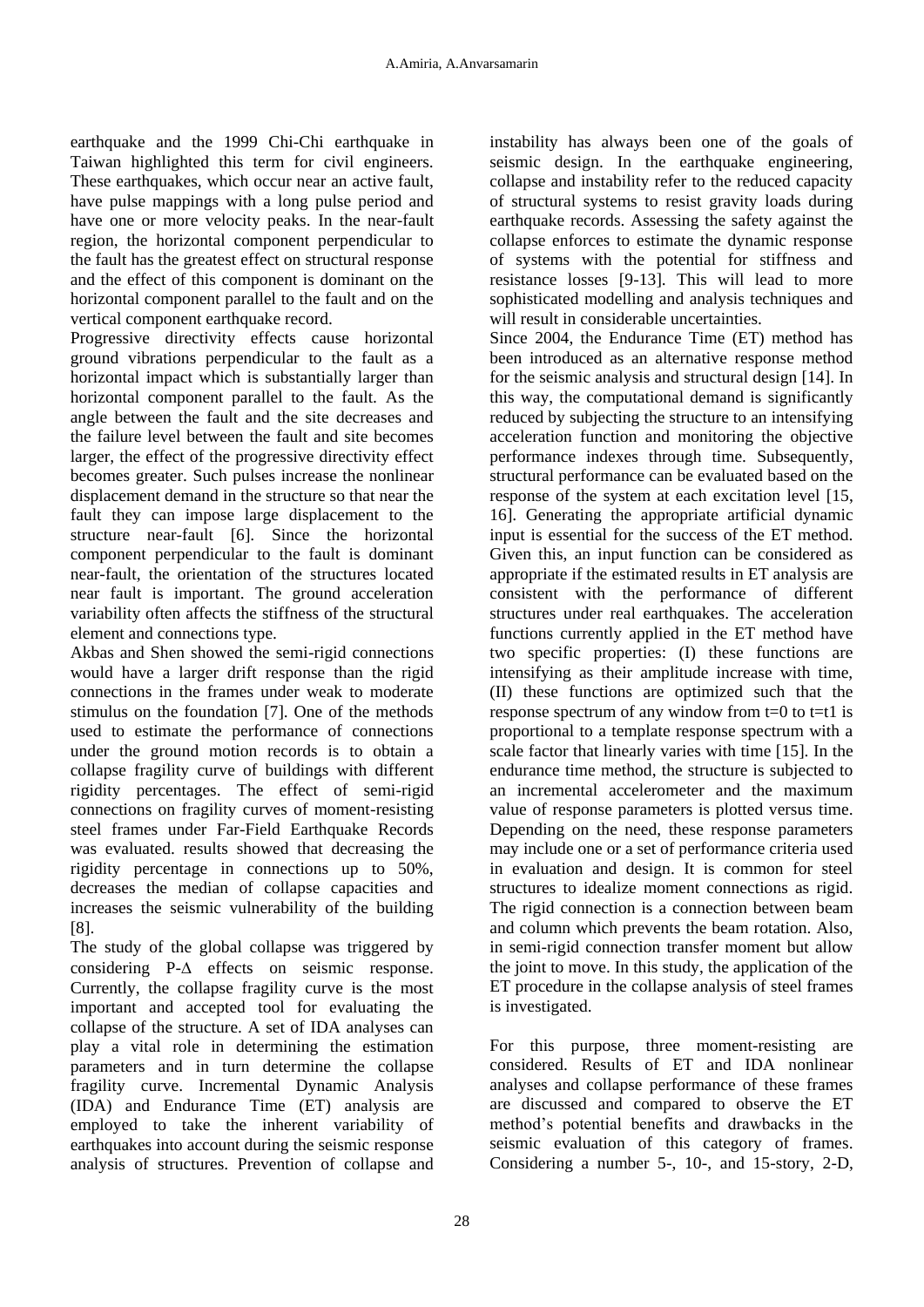steel moment-resisting buildings, four percent of rigidity and two methods is employed to estimate their collapse fragility curve. On the other hand, the effect of the rigidity percentage and ET method on

#### **2. Research Methodology 2.1. Collapse Fragility Curve**

The collapse in this context is defined as the loss of lateral load-resisting capability of a building's structural system caused by ground shaking. Estimation of collapse performance requires the relation between a ground motion intensity measure (IM) and the probability of collapse, denoted as collapse fragility curve. To evaluate the collapse

the collapse fragility curves were taken into account by considering the near-field ground motion records.

performance of structures, the collapse fragility curve is the most important and acceptable tool for this purpose. The collapse fragility curve expresses the probability of structural collapse at different levels of ground-motion intensity measure (IM). The collapse fragility curve can be defined by probability distribution function as [1]:

$$
P[C|IM] = FCIMc(X) = P[IM \ge IMc | IM = x] = P[IMc \le x] = \Phi[\frac{Ln IM - Ln\eta_{C}}{\beta_{RC}}]
$$
 (1)

Where  $FC<sub>IMC</sub>(X)$  is a point on the fragility curve (FC) at IM=x in the collapse state. Given that seismic demand (x) is probabilistically independent

## **2.2. The Effects of Uncertainty on Probability of Collapse**

The uncertainty in IMc estimation in the IM-based method and EDPd and EDPc estimation in the EDPbased method is due to the random nature of ground motion. Two approximations can be used to combine the effects of two types of uncertainties in estimating the probability of collapse at a given IM: "confidence level" and "mean method". In the confidence level method, the goal is to find the collapse fragility curve with a certain degree of confidence, such as Y, which is the probability that the mean value (denoted as  $\eta_{\zeta}^{Y}$ ) of the collapse capacity is greater than  $\eta$ <sup> $\circ$ </sup>C. The collapse fragility curve of the confidence level Y is a normal logarithmic distribution whose mean is  $\eta_{\zeta_i}^Y$  and its

## **2.3. The Considered Structural Models**

Three steel frames with rigid and semi-rigid connections subjected to the 7 Near-Field ground motions records with the fundamental periods of 0.884, 1.272 and 1.9156 seconds were considered and designed according to the ASCE 7-10 code requirements [18]. The selection of the building is based on the different period range which contains the short-to-high rise buildings. These structural models are assumed to be of administrative buildings type with the same plan dimensions, located in a high-hazard seismic level of Tehran with

of system capacity  $(S_{ac})$ , therefore the fragility function can be presented as the probability that  $S_{ac}$ is less than or equal to x.

dispersion is  $\beta_{RC}$ . In the mean method, it is assumed that, to combine the effects of epistemic and aleatory uncertainties in estimating the probability of collapse, the effects of two sources of variability can be centralized on the dispersion of collapse fragility curve (denoted by  $\beta_{TC}$ ). Therefore, in the mean method, the collapse fragility curve is defined as the logarithmic normal distribution with the mean  $\hat{\eta}_c$ and the dispersion  $\beta_{TC} = \sqrt{\beta_{RC}^2 + \beta_{UC}^2}$ . For further explanation of this approach, the reader is referred to as Zareian and Krawinkler"s (2007) [13]. This method is also used in the evaluation guidelines in FEMAP695 [17].

site class D and designed according to the ASCE 7- 10 using Etabs ver.9.7.0 software [19]. The seismic parameter A was considered 0.35, respectively; the importance factor (I) of 1, the response modification factor  $(R)$  of 5 (5- and 10-story) and 7.5 (15-story) were considered. The structural system of the 6- and 12-story frames (S-5 and S-10) is intermediate moment resisting frames, while the 18-story frame (S-15) is considered as the special moment-resisting frame. The beam and column sections were selected I-shape and box-shape, respectively. The steel type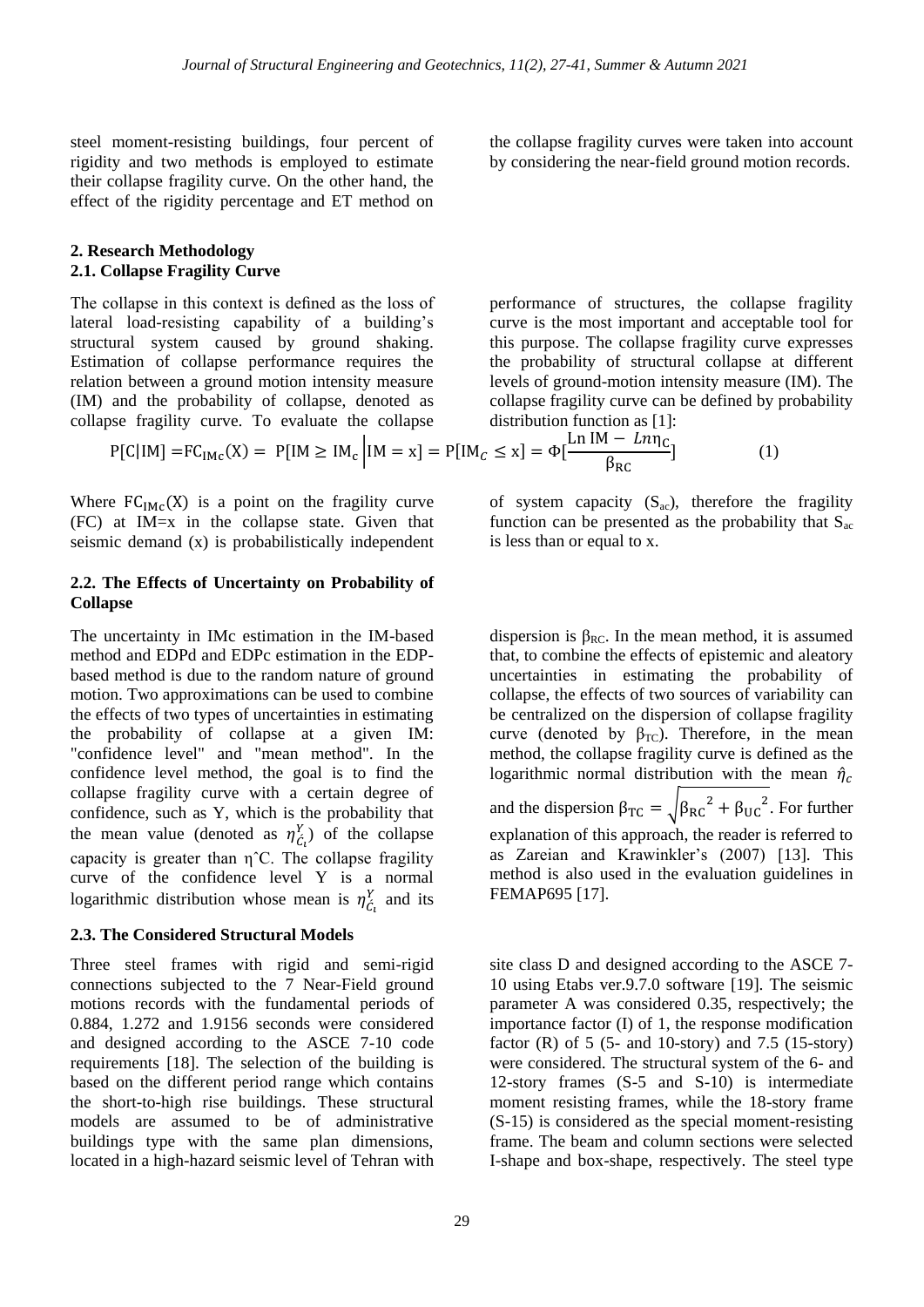is ST-37, Fy = 2400 kg/cm2 and Fu = 3700 kg/cm2. The studied buildings have a 25 m×15 m rectangle plan with a story height of 4.0 meters and spans of 5 meters. In designing the building models the story drift ratios were limited to values specified by the considered code. Figure 1 shows the typical plan of buildings and the selected frame was considered in this study. Also, section properties of structural elements present in tables 1-3.



Fig. 1. Structural plan, elevation and selected frame (a) 6-story building, (b) 12-story building, (c) 18-story building, (d) typical plan

Table 1 Section properties of rigid 5-story frame structures

| NО | <b>STORY</b> | <b>COLUMN</b>    | <b>BEAM</b>     |  |  |  |
|----|--------------|------------------|-----------------|--|--|--|
|    | . J - J      | Box 400*400*12   | PG360T10F250T20 |  |  |  |
|    | 3-2          | Box $400*400*12$ | PG360T10F250T20 |  |  |  |
|    | O-2          | Box 350*350*12   | PG360T10F250T20 |  |  |  |
|    | . . - 4      | Box 350*350*12   | PG330T8F250T15  |  |  |  |
|    | O-           | Box $300*300*10$ | PG330T8F250T15  |  |  |  |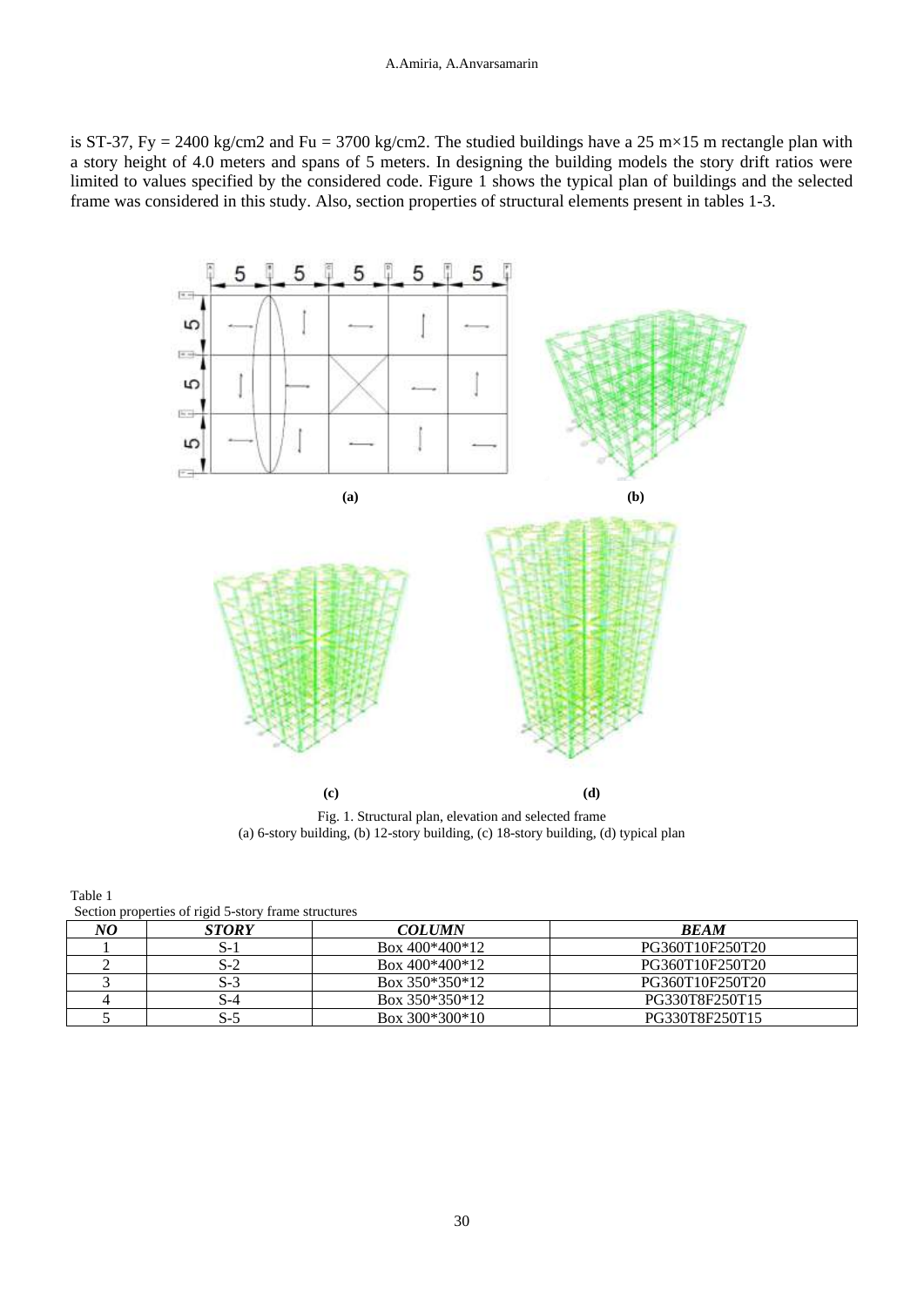|    | $\frac{1}{2}$ because properties of right 10-story frame structures |                  |                 |  |  |  |  |
|----|---------------------------------------------------------------------|------------------|-----------------|--|--|--|--|
| NO | <b>STORY</b>                                                        | <b>COLUMN</b>    | <b>BEAM</b>     |  |  |  |  |
|    | $S-1$                                                               | Box $450*450*20$ | PG400T12F250T20 |  |  |  |  |
|    | $S-2$                                                               | Box $450*450*20$ | PG400T12F250T20 |  |  |  |  |
|    | $S-3$                                                               | Box $450*450*20$ | PG400T12F250T20 |  |  |  |  |
|    | $S-4$                                                               | Box $400*400*15$ | PG400T12F250T20 |  |  |  |  |
|    | $S-5$                                                               | Box $400*400*15$ | PG350T10F250T20 |  |  |  |  |
|    | $S-6$                                                               | Box $400*400*15$ | PG350T10F250T20 |  |  |  |  |
|    | $S-7$                                                               | Box $400*400*15$ | PG350T10F250T20 |  |  |  |  |
|    | $S-8$                                                               | Box $400*400*15$ | PG330T10F200T15 |  |  |  |  |
|    | $S-9$                                                               | Box $350*350*12$ | PG330T8F200T12  |  |  |  |  |
| 10 | $S-10$                                                              | Box $350*350*12$ | PG330T8F200T12  |  |  |  |  |

Table 2  $\alpha$  Section properties of rigid 10-story frame structures

Table 3

Section properties of rigid 15-story frame structures

| $N\mathbf{O}$  | <b>STORY</b> | <b>COLUMN</b>    | <b>BEAM</b>     |
|----------------|--------------|------------------|-----------------|
|                | $S-1$        | Box $500*500*20$ | PG450T10F250T20 |
| $\overline{2}$ | $S-2$        | Box $500*500*20$ | PG450T10F250T20 |
| $\overline{3}$ | $S-3$        | Box 500*500*20   | PG450T10F250T20 |
| $\overline{4}$ | $S-4$        | Box $500*500*20$ | PG450T10F250T20 |
| 5              | $S-5$        | Box $500*500*20$ | PG450T10F250T20 |
| 6              | $S-6$        | Box 500*500*20   | PG450T10F250T20 |
| $\tau$         | $S-7$        | Box 500*500*20   | PG400T10F250T20 |
| 8              | $S-8$        | Box $450*450*20$ | PG400T10F250T20 |
| 9              | $S-9$        | Box 450*450*20   | PG400T10F250T20 |
| 10             | $S-10$       | Box $450*450*20$ | PG400T10F250T20 |
| 11             | $S-11$       | Box 400*400*15   | PG400T10F250T20 |
| 12             | $S-12$       | Box $400*400*15$ | PG350T10F250T20 |
| 13             | $S-13$       | Box $400*400*15$ | PG350T10F250T20 |
| 14             | $S-14$       | Box $400*400*15$ | PG350T10F250T20 |
| 15             | $S-15$       | Box $400*400*15$ | PG350T10F250T20 |

# **2.4. Near-Field Selected Earthquake Records**

For nonlinear Time History Analysis (THA), 7 pairs of near-field earthquake records, most of them used in the ATC-58 and FEMA 440 [20], were extracted from the PEER [21]. Table 4 lists the characteristics of 7 earthquake record pairs recorded on very dense soil (shear wave velocity 375 m/s to 750 m/s) that have a magnitude of 5.5 to 7.5 and a fault distance in the range of 7 to 20 km. The selected records were normalized according to the ASCE 7-10 code [18] before being used in the extensive nonlinear dynamic time-history analyses.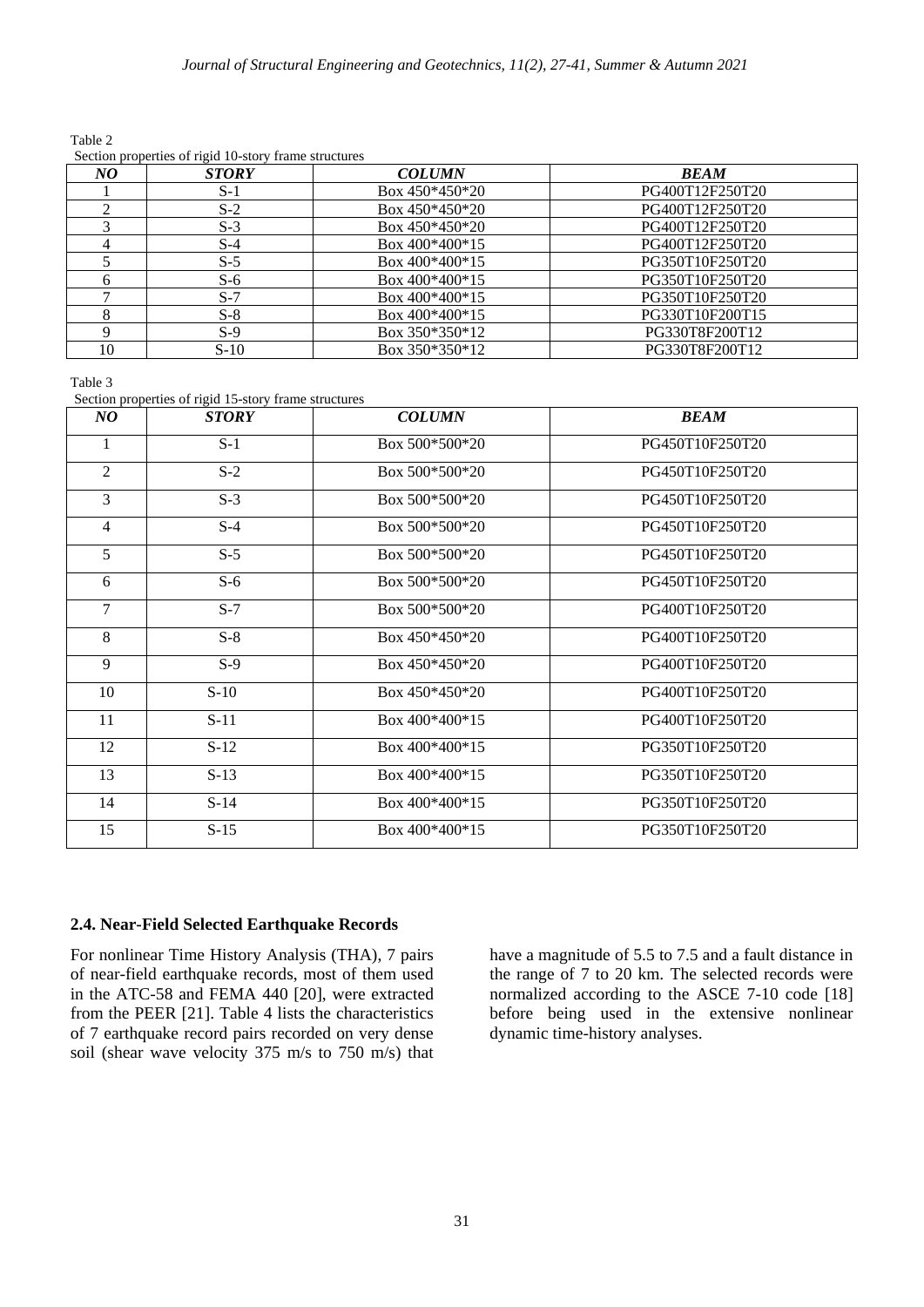| N <sub>o</sub> | Earthquake<br>Name | Station number | Year | Magnitude (Ms) | $R-JB(km)$ | $R$ -rup $(km)$ | Vs(m/s) | EFF-Time<br>(sec) |
|----------------|--------------------|----------------|------|----------------|------------|-----------------|---------|-------------------|
|                | Big bear           | 901            | 1992 | 6.46           | 7.31       | 8.3             | 430.36  | $0 - 60$          |
| 2              | Kobe japan         | 1111           | 1995 | 6.9            | 7.08       | 7.08            | 609     | $0 - 40$          |
|                | Loma prieta        | 739            | 1989 | 6.93           | 19.9       | 20.26           | 488.77  | $0 - 78$          |
| $\overline{4}$ | N.Palm springs     | 518            | 1986 | 6.06           | 12.79      | 14.24           | 388.63  | $0 - 40$          |
|                | Northriage         | 957            | 1994 | 6.69           | 15.87      | 16.88           | 581.93  | $0 - 30$          |
| 6              | Nrkfield           | 4143           | 2004 | 6              | 9.14       | 9.61            | 440.59  | $0-120$           |
|                | Sanfernando        | 72             | 1971 | 6.61           | 9.451      | 25.07           | 600.6   | $0 - 35$          |

**Table 4 Specification of earthquake records for the numerical analyses [21]**

# **2.5. Numerical Modelling**

To evaluate the performance of a structure, an analytical method should be used to determine the structural responses at all functional limits. For this purpose, two methods are performed: Incremental Dynamic Analysis (IDA) and Endurance Time Analysis (ET). Dynamic time history analysis is commonly used to estimate nonlinear structural behaviour during earthquakes. This study uses direct integration of motion equation and the optimized time interval adjustment algorithm. This algorithm improves numerical convergence conditions and speeds up the dynamic nonlinear analysis. Given the complexities of natural earthquake selection and the random nature of earthquake acceleration records, some scientists tended to produce synthetic earthquakes that can be produced for predetermined purposes. In this regard, specific control objectives such as equal level of energy applied to structures from natural and synthetic earthquakes as well as the duration of strong ground acceleration and adaptation of artificial response spectrum to natural

# **3. Analysis and Results**

After selecting and scaling the earthquake records and modelling the studied frames, incremental dynamic analysis (IDA) was performed under the horizontal component of the selected records using Seismostruct2016 software. To obtain IDA curves, the IM-based method was used. Figures 2 to 4 present the IDA curves of the 5-, 10- and 15- story frames under the horizontal components of the selected earthquake records for the cases rigid connections and semi-rigid connections corresponding to 50% to 70% rigidity.

mean response spectrum of earthquakes are discussed. For this purpose, various synthetic records have been made by many scientists in the field of structural engineering and earthquake. One of the best sets of synthetic records made in this regard is endurance-time synthetic records, which are directly used in the endurance-time analysis.

The elastic spectral acceleration in the fundamental period of a structure for 5% of critical damping is considered as intensity measure (IM). The intensity measure was applied to the structures from zero to the intensity leading to the collapse of the structure. Seismostruct 2016 software can consider nonlinear behaviours caused by changes in structural geometry and change in material properties. Time history analysis to determine structural response under timedependent loads is performed by stepwise numerical integration of motion equations. In this study, structural analysis is performed using Seismostruct 2016 software.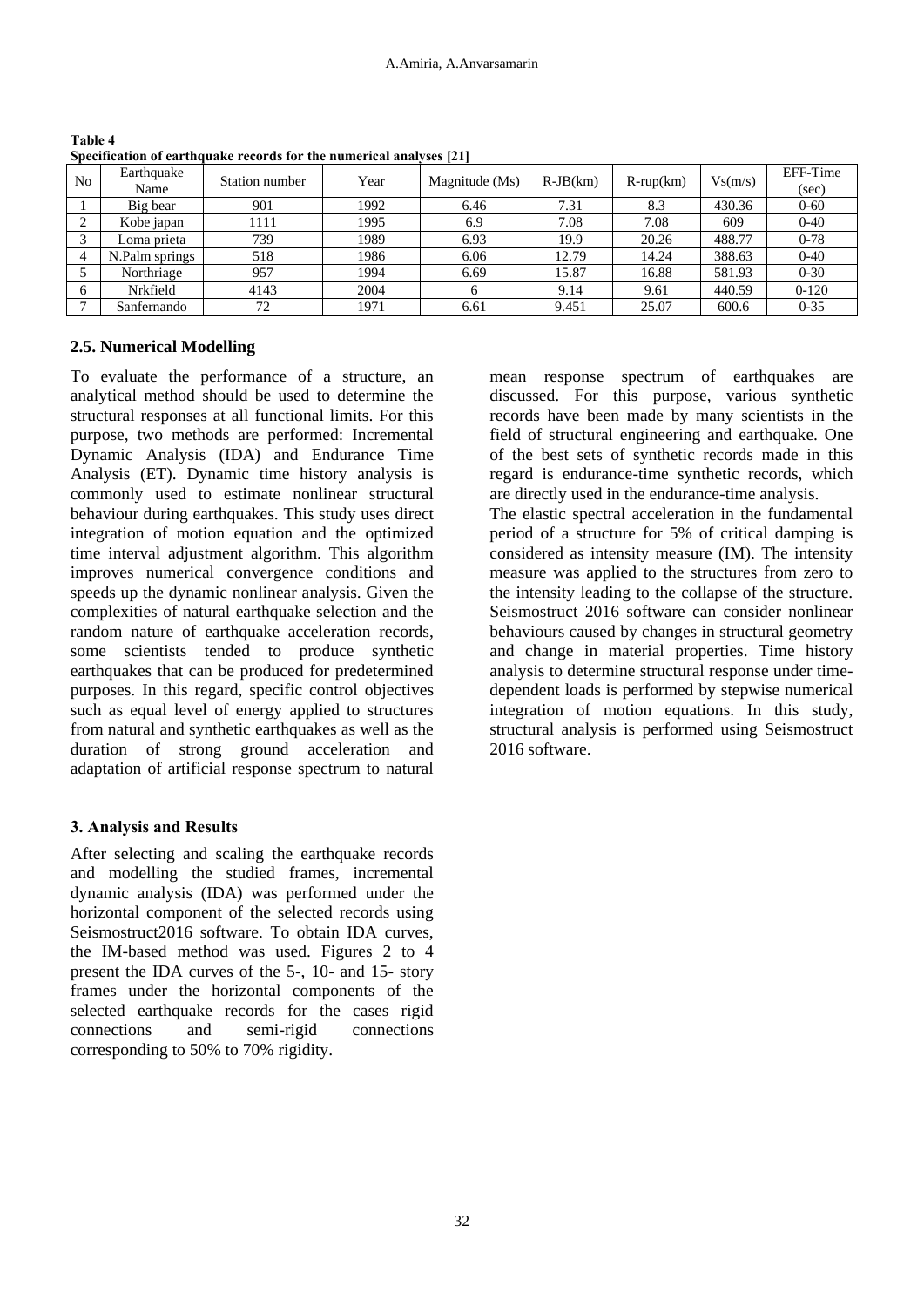

Fig 2. IDA curves of the 5-story frame in four states: (a) Rigid connections, (b) Semi-rigid connections (70% rigidity), (c) Semi-rigid connections (60% rigidity), (d) Semi -rigid connections (50% rigidity)





Fig 3. IDA curves of the 10-story frame in four states: (a) Rigid connections, (b) Semi-rigid connections (70% rigidity), (c) Semi-rigid connections (60% rigidity), (d) Semi-rigid connections (50% rigidity)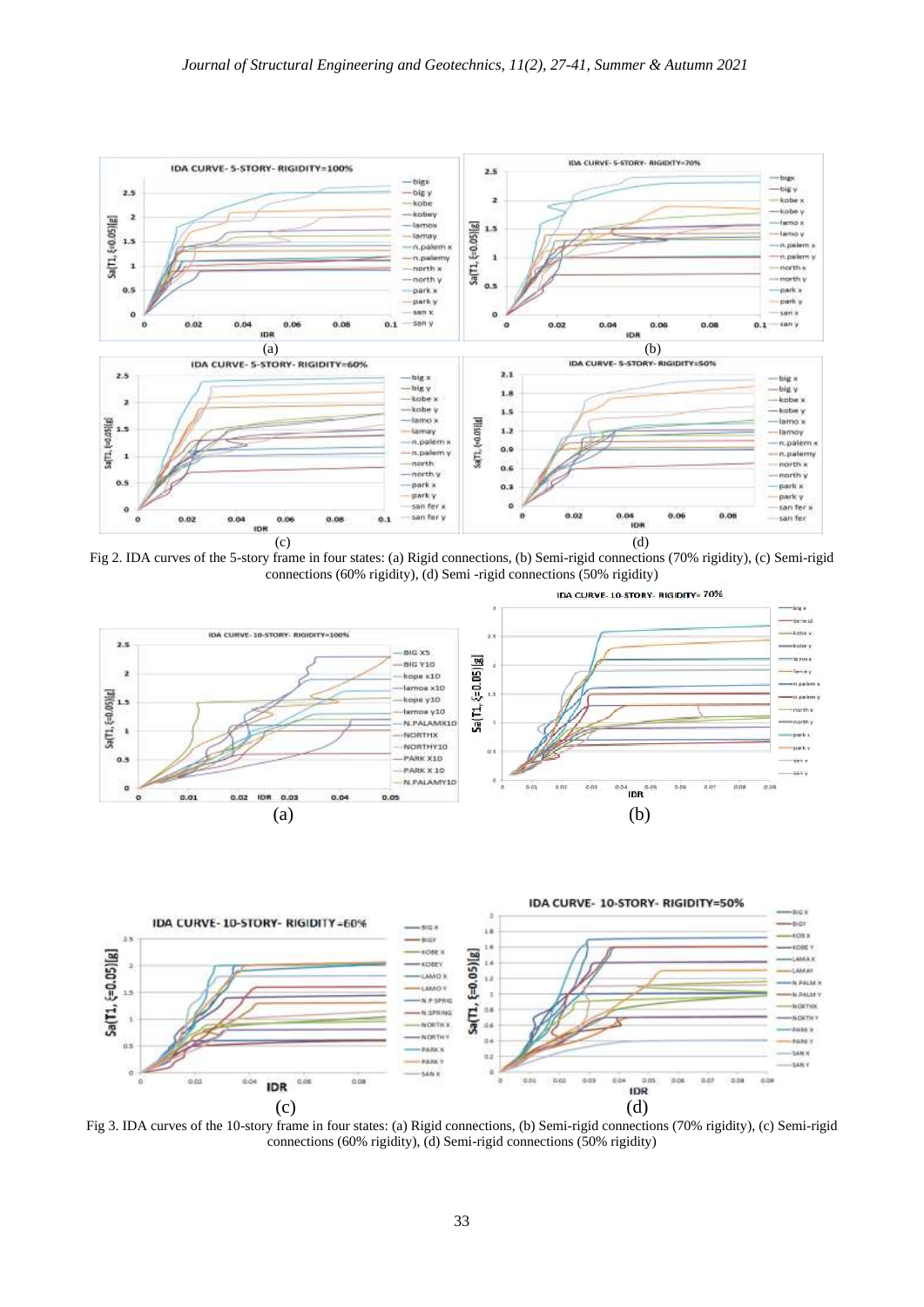

Fig 4. IDA curves of the 15-story frame in four states: (a) Rigid connections, (b) Semi-rigid connections (70% rigidity), (c) Semi -rigid connections (60% rigidity), (d) Semi -rigid connections (50% rigidity)

# **3.1. Determination of the Collapse Fragility Curves for the Studied Frames by IDA Method**

Zareian [13] showed that the IM-based approach can be estimated the collapse fragility curve with better accuracy versus the EDP-base approach. By using an eight-story moment-resisting frame case study, he showed that the EDP-based method can be led to an overestimation in the probability of collapse under a certain level of the ground motion intensity and mean annual frequency of the collapse. Therefore, the collapse fragility curve of the studied buildings predicted by the IM-based approach. Ibarra and krawinkler showed that Sac points follow a log- $P(C|S_a^{PR}) = \Phi(\frac{Ln(S_a^{PR})-Ln(\eta_C)}{2})$ β ) (2)

Figures 5a, 5b and 5c present the fragility curves of the studied buildings using the IDA method in different rigidity percentages of connections.

normal distribution i.e.  $Ln(S_{ac}) \rightarrow N(\eta_C, \beta_{RC})$  where  $\eta_c$  and  $\beta_{RC}$  are median collapse capacity and dispersion of collapse capacity values due to different earthquake records which are numerically equal to the standard deviation of collapse capacity values [22]. For a given hazard level, such as PR, corresponding spectral acceleration can be obtained using seismic hazard curves and collapse probability can be calculated from Equation (2), where  $\eta_c$  and  $\beta_{BC}$  are median and standard deviation of the lognormal cumulative distribution function, respectively: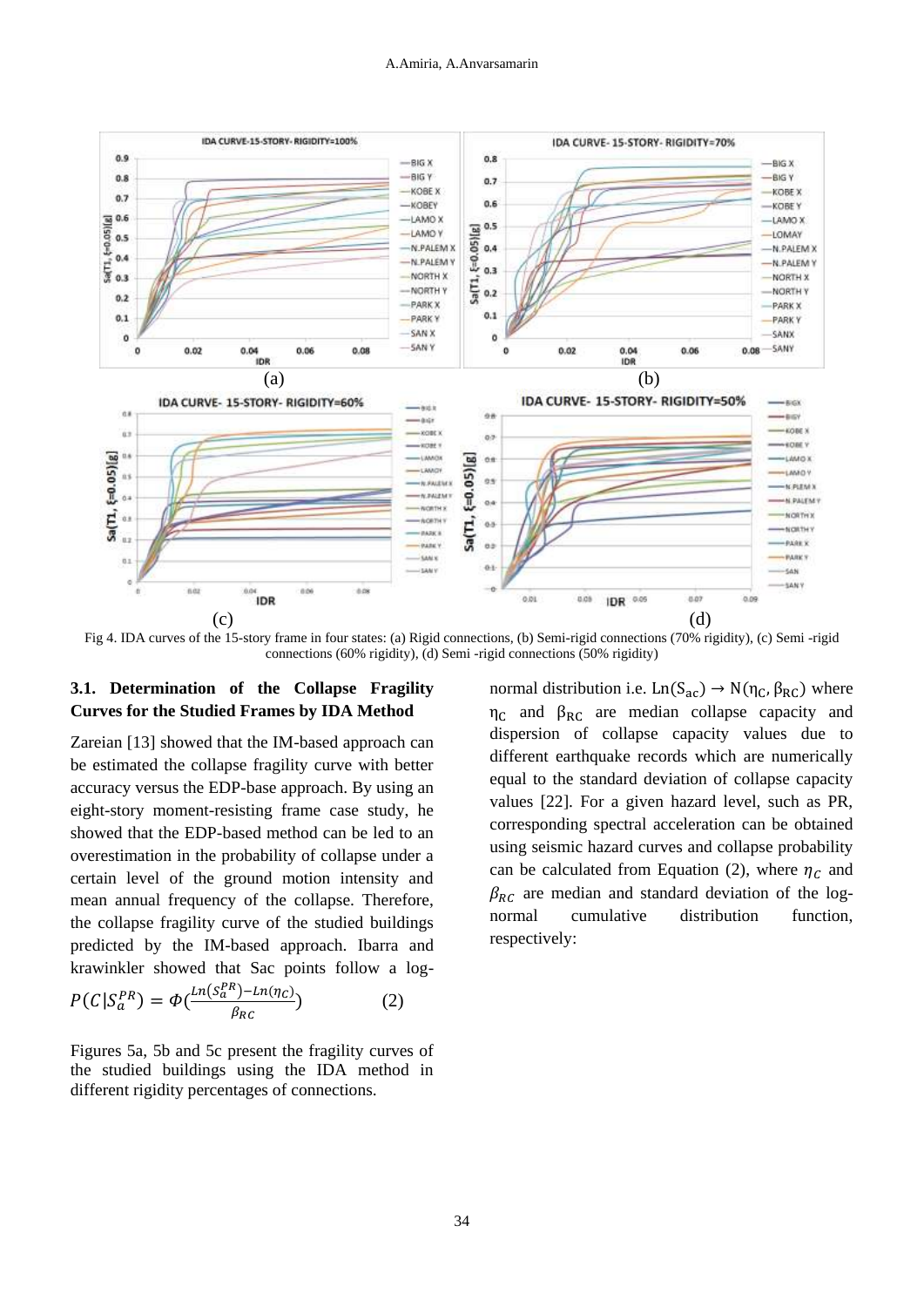

Fig 1: Fragility curves of the studied frames obtained using the IDA method in different rigidity percentage of connections: (a) 5-story frame, (b) 10-story frame and (c) 15-story frame

Since the above curves are in the form of log-normal cumulative distribution function with median  $(\eta_c)$  and dispersion ( $\beta_{RC}$ ) parameters, their values are summarized in Table 5.

| Table 5<br><b>Fragility Curves Parameters of the Studied Frames Obtained IDA Method</b> |                       |                                       |              |                |  |
|-----------------------------------------------------------------------------------------|-----------------------|---------------------------------------|--------------|----------------|--|
| Rigidity percentage of connections                                                      | <b>CDF</b> Parameters | IM=Sa(T <sub>1</sub> , $\zeta$ =0.05) |              |                |  |
|                                                                                         |                       | 5-story                               | $10$ -story  | $15$ -story    |  |
| 100%                                                                                    | $median(\eta)$        | 1.69                                  | 1.299        | 0.362          |  |
|                                                                                         | $STDEV(\beta_{RC})$   | 0.344                                 | 0.432        | 0.386          |  |
| 70%                                                                                     | $median(\eta)$        | 1.33                                  | 1.109        | 0.327          |  |
|                                                                                         | $STDEV(\beta_{RC})$   | 0.379                                 | 0.469        | 0.423          |  |
|                                                                                         | $median(\eta)$        | 1.13                                  | 1.054        | 0.306          |  |
| 60%                                                                                     | $STDEV(\beta_{RC})$   | 0.38                                  | 0.494        | 0.447          |  |
|                                                                                         | $median(\eta)$        | 1.075                                 | 0.974        | 0.258          |  |
| 50%                                                                                     | $STDEV(\beta_{RC})$   | 0.383                                 | 0.502        | 0.52           |  |
| Error estimation of rigid-connections                                                   |                       | 21.3% to 36.4%                        | 14.6% to 25% | 9.6 % to 28.7% |  |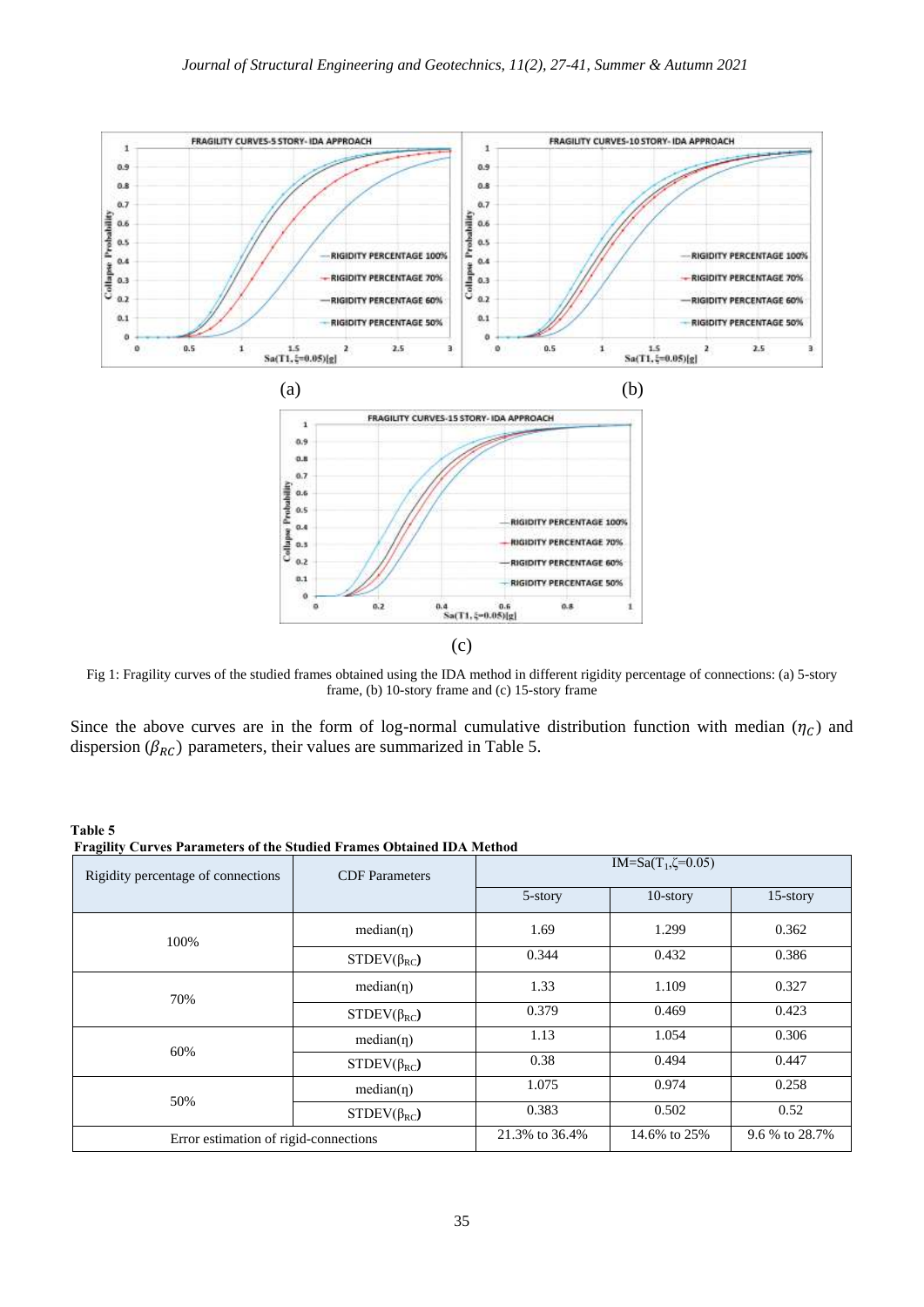Table 5 presents that decreasing the rigidity percentage of the connections in all stories from 100% to 50% decreases the median of the collapse fragility curve by 9.6%-36.39% and increases the dispersion of the collapse fragility

# **3.2. Plotting IDA Curve by ET Method**

The Endurance Time (ET) method is an innovative and straightforward method for dynamic loading and analysis of structures, apprehensible for the standard level of seismic engineering knowledge. Three sets of second-generation Endurance Time Acceleration Functions (ETAFs) were used as input in the ET method. To plot the IDA curve in the ET method, each of the IDA curves corresponding to three Endurance Time Acceleration Functions (x1, x2, and x3) was calculated. T hen, the average of spectral

curve. By comparison of the fragility curves of the studied frames, it can be concluded that the standard deviation of the fragility curve increases and the median collapse of the fragility curve decreases as height.

accelerations and average of max internal drift ratio (IDR) at equal times were determined. Then, at different ts with equal or unequal intervals having average points of Sa and corresponding IDR, the average curve of three sets of ETAFs, called the IDA curve in the ET method, is obtained.

Figures 6(a) to 6(c) show the IDA curves of the 5-, 10- and 15- story frames in the ET method for the cases rigid connections and semi-rigid connections corresponding to 50% to 70% rigidity.

 $0.3$ 



(b)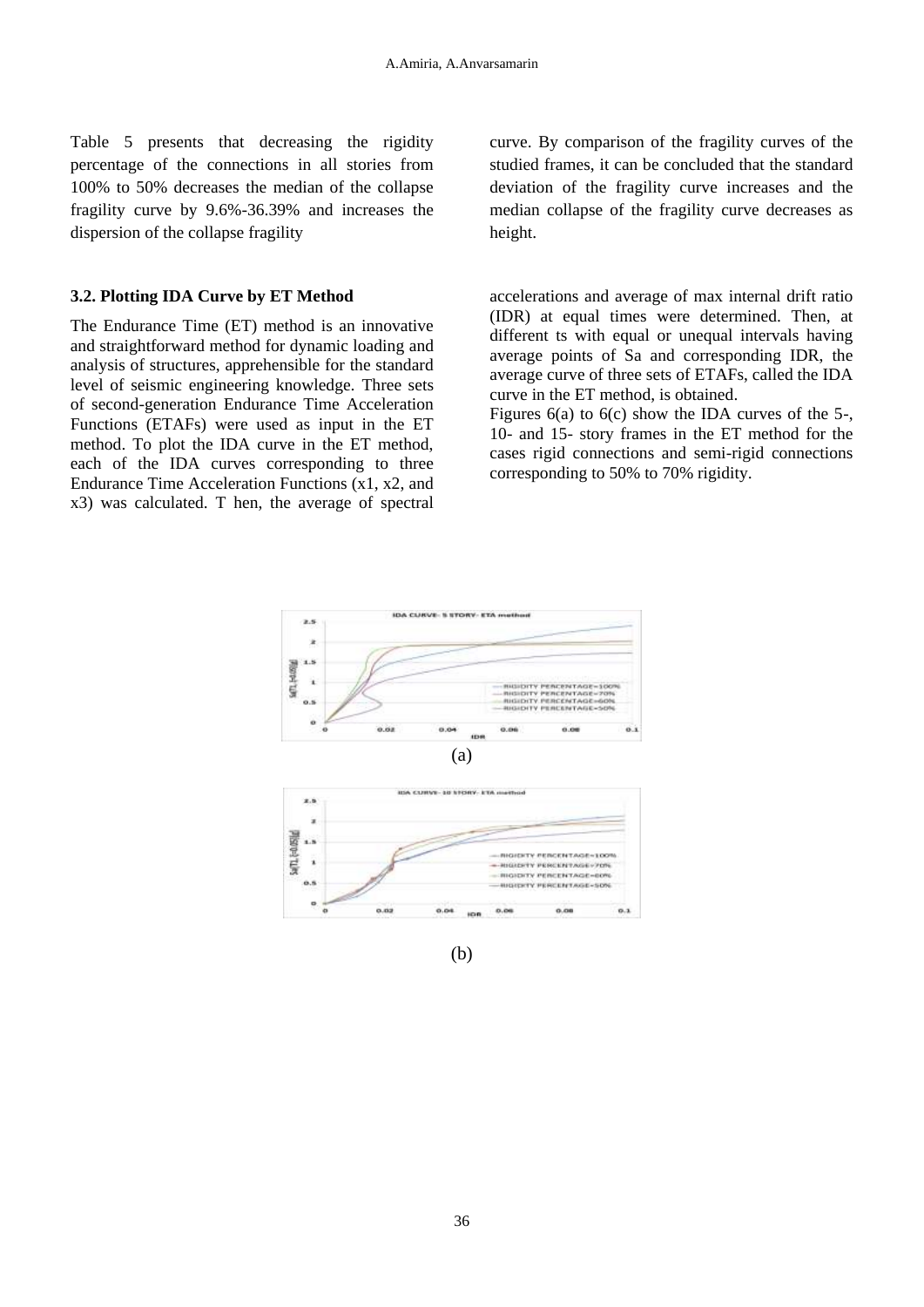

Fig 6. IDA curve in ETA method for studied frames: (a) 5-story frame, (b) 10-story frame and (c) 15-story frame in different rigidity percentage of connections

Inspecting figures 6 shows that decreasing the rigidity percentage of connections in the studied frames, reduced the collapse capacity. Also, results

## **3.3. Determination of the Collapse Fragility Curves for the Studied Frames by ET Method**

In this section, the collapse fragility curves of the studied building were obtained using the ET method. Figures 7 present the collapse fragility curves of the studied frames based on the ET approach under the second generation Endurance Time Acceleration Functions  $(x_1, x_2 \text{ and } x_3)$ . Since the fragility curves are in the form of the log-normal cumulative distribution function with median  $(\eta_C)$  and standard deviation  $(\beta_{RC})$  parameters, their values are summarized in Table 6.

show that the ET method compared to the IDA method overestimates the collapse capacities of studied frames.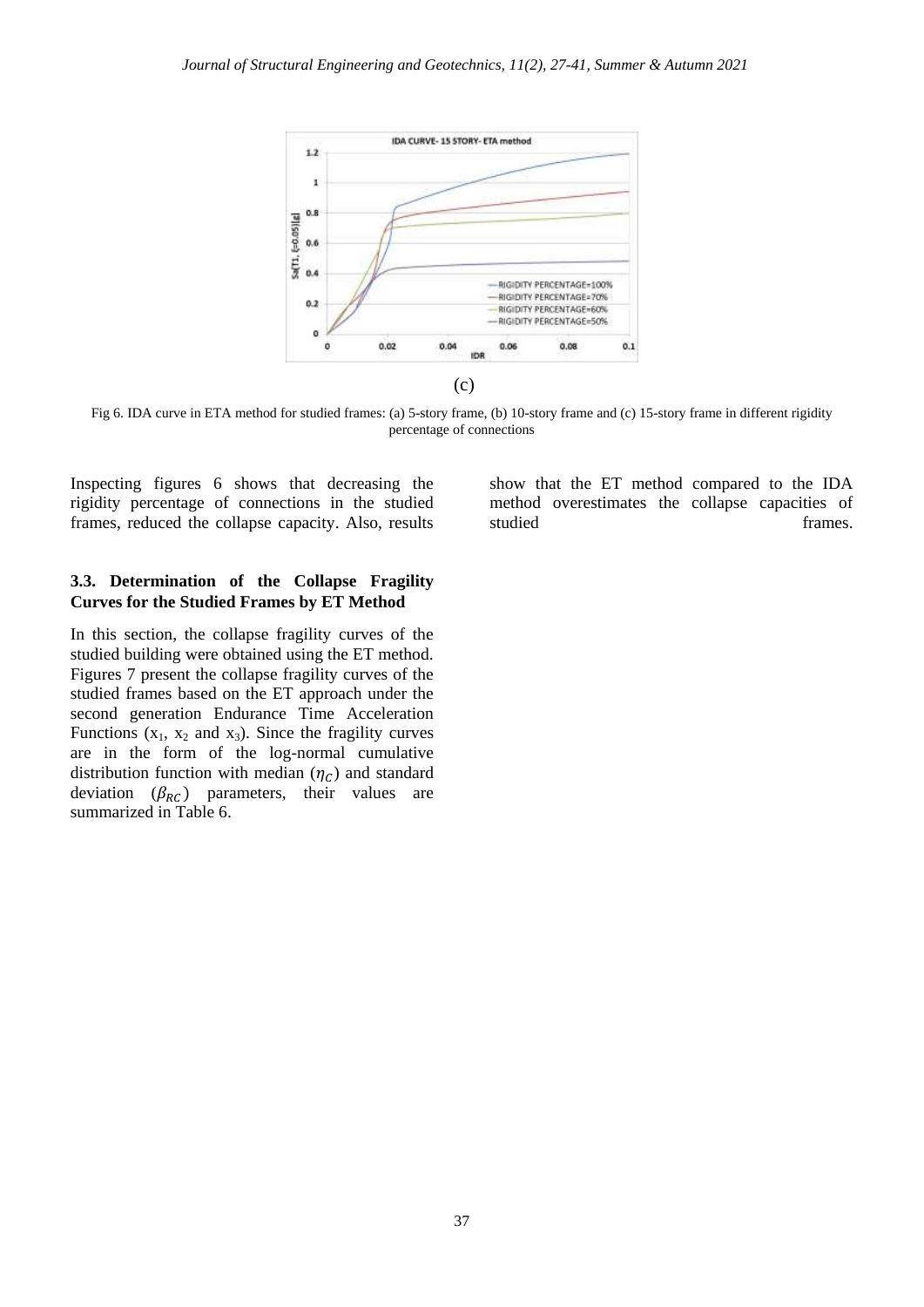

Fig 7: Fragility curves of the studied frames obtained using the ET method in different rigidity percentage: (a) 5-story frame, (b) 10-story frame and (c) 15-story frame

Table 6 presents that decreasing the rigidity percentage of the connections in all stories from 100% to 50% decreases the median of the collapse fragility curve by 4.5%-21.4% and increases the dispersion of the collapse fragility curve. By Inspecting figures 6 and 7 shows that the IDA method overestimated the values for the median of the collapse fragility curve compared with the ET method and estimated the lower values for the dispersion, so it can be concluded that IDA method can lead to more sufficient results. Moreover, it can be concluded that second-generation Endurance Time Acceleration Functions are suitable in the nonlinear analysis under near-field earthquake records.

comparison of the fragility curves of the studied frames, it can be concluded that the standard deviation of the fragility curve increases and the median collapse of the fragility curve decreases.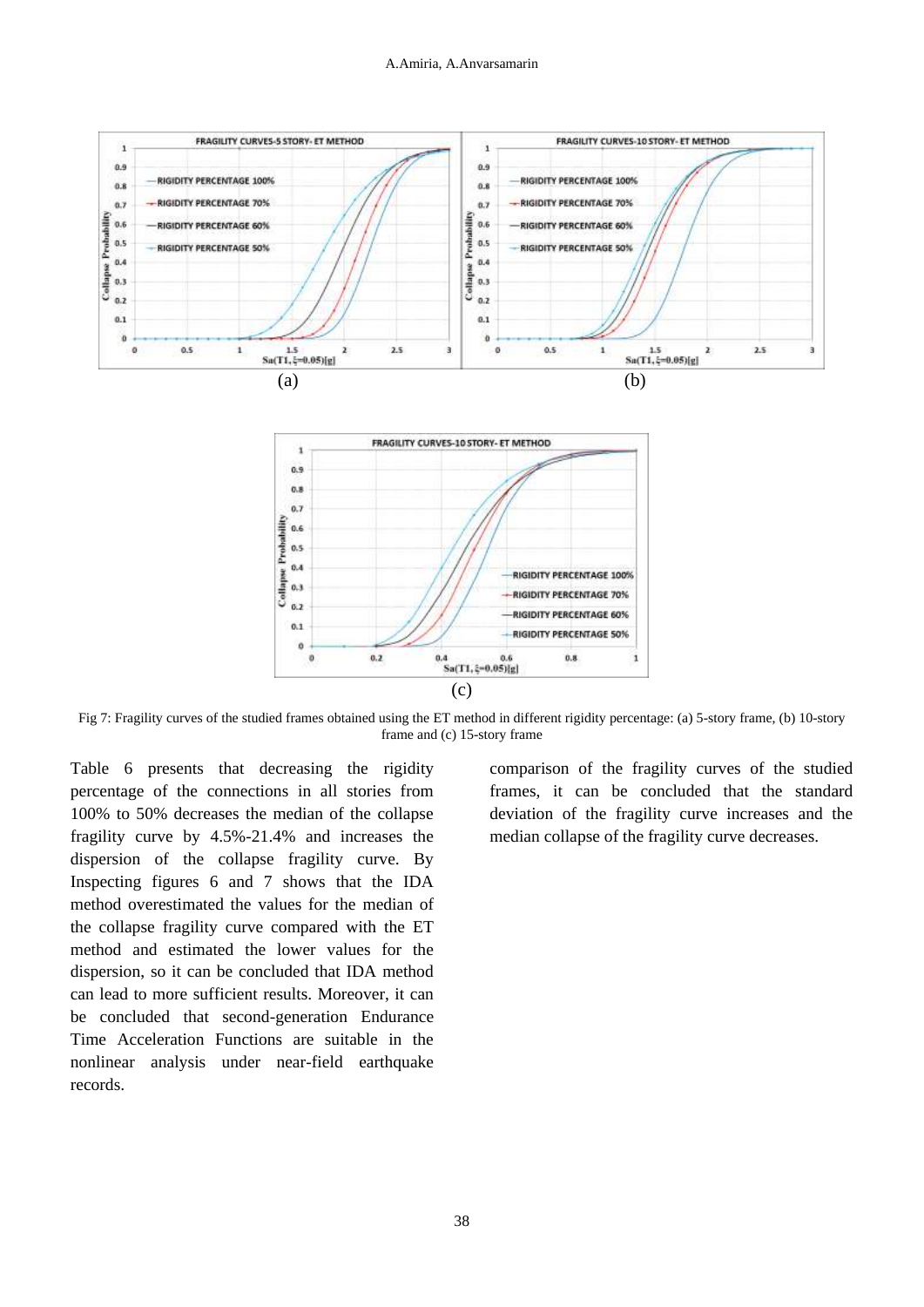| Table 6                                                                   |
|---------------------------------------------------------------------------|
| Fragility curves parameters of the studied frames obtained from ET method |

| Rigidity percentage of connections    | Traginty curves parameters of the studied frames obtained from ET method<br><b>CDF</b> Parameters | IM=Sa(T <sub>1</sub> , $\zeta$ =0.05) |                |                |  |
|---------------------------------------|---------------------------------------------------------------------------------------------------|---------------------------------------|----------------|----------------|--|
|                                       |                                                                                                   | 5-story                               | 10-story       | 15-story       |  |
| 100%                                  | $median(\eta)$                                                                                    | 2.262                                 | 1.79256        | 0.5421         |  |
|                                       | $STDEV(\beta_{RC})$                                                                               | 0.1109                                | 0.1442         | 0.1858         |  |
| 70%                                   | $median(\eta)$                                                                                    | 2.159                                 | 1.5292         | 0.5025         |  |
|                                       | $STDEV(\beta_{RC})$                                                                               | 0.1222                                | 0.1898         | 0.2291         |  |
| 60%                                   | $median(\eta)$                                                                                    | 2.007                                 | 1.4597         | 0.4752         |  |
|                                       | $STDEV(\beta_{RC})$                                                                               | 0.1582                                | 0.21           | 0.2914         |  |
| 50%                                   | $median(\eta)$                                                                                    | 1.8356                                | 1.40825        | 0.4338         |  |
|                                       | $STDEV(\beta_{RC})$                                                                               | 0.2219                                | 0.2342         | 0.3223         |  |
| Error estimation of rigid-connections |                                                                                                   | 4.5% to 18.8%                         | 14.6% to 21.4% | 7.3 % to 19.9% |  |

# **4. Conclusion**

Assuming non-linear behavior for steel materials, this study modeled three 5-, 10- and 10- story steel moment-resisting frames. Incremental dynamic analysis (IDA) and endurance-time (ET) method were conducted to take the uncertainties of percentage rigidity and earthquake records into account. The building's performance was studied for rigid and semi-rigid connections using seismic demand probabilistic analysis. Besides, the effect of the different rigidity percentage of connections in the collapse fragility curve was evaluated. It was found that ET analysis can estimate THA results in an equivalent target time and also the general trend of IDA curves with acceptable accuracy, while ET requires considerably less computational effort in comparison with the IDA method. By examining the IDA curves related to the ET method, it can be concluded that as rigidity percentage was reduced, the median of collapsing capacity of the fragility curve for semi-rigid connections is reduced compared to the rigid connections.

Moreover, comparing ET and IDA methods shows that in the 5-,10- and 15-story buildings, ET analysis overestimates the median of the collapse capacities in the range of [25%-43%], [27%-30%] and [33%- 40%], respectively This means that the ET method provides more conservative results than the IDA method.

It should be noted that the difference between the results of these two mentioned methods is less than 50% for studied buildings. Despite the overestimation of the collapse capacity by the ET method, the analysis time of the ET method is much shorter than the nonlinear time history method.

Therefore, the ET method is a good idea for performance-based analysis. Finally, IDA curves of studied buildings under the far-field earthquake records tend to have a slight slope ratio to nearfield, thus structural deformation is low in near-field ground motion records compared to far-field. Note that the results of this study are without considering the epistemic uncertainty.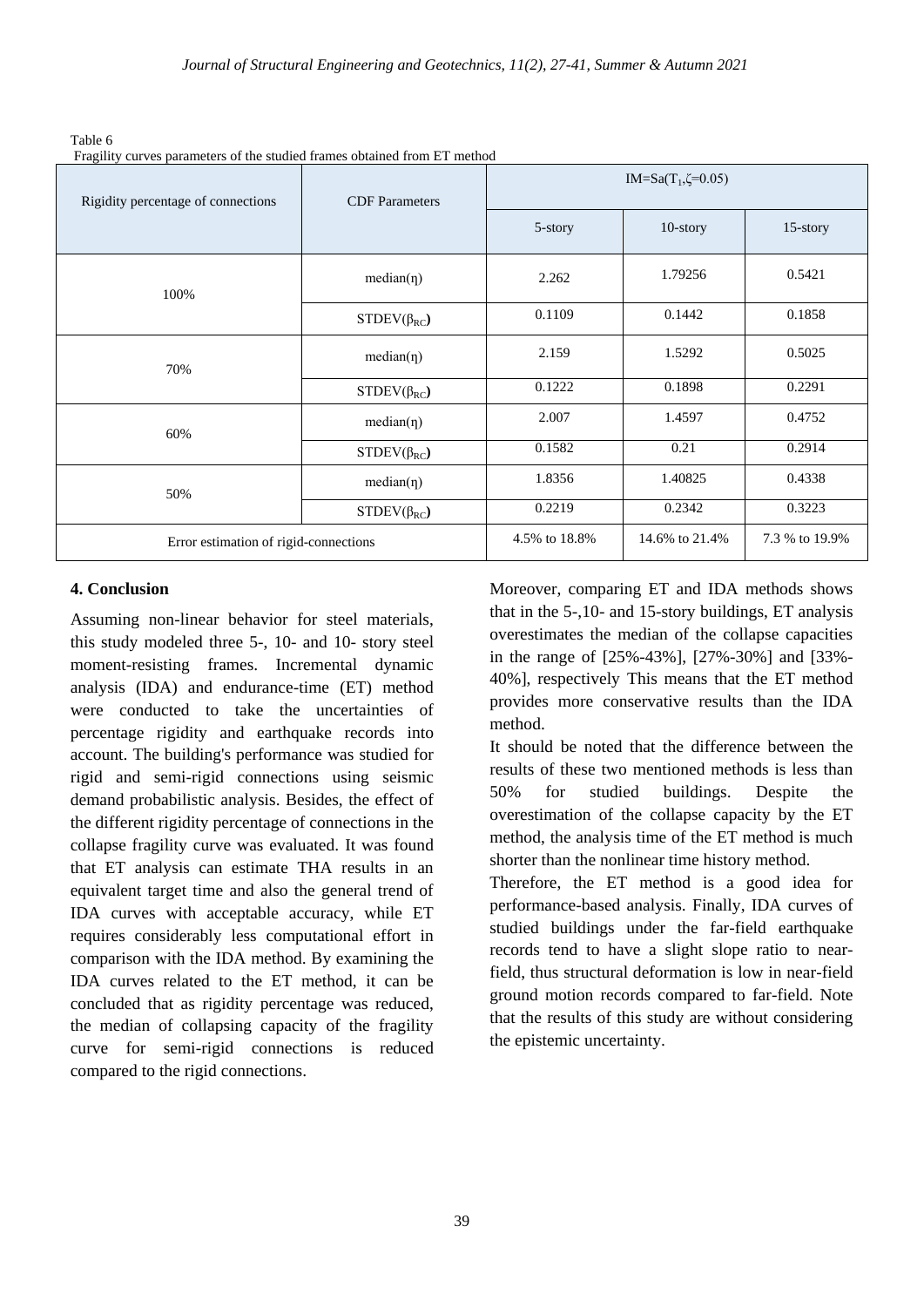# **References**

- [1] Goulet, Christine A., Jennie Watson-Lamprey, Jack Baker, Curt Haselton, and Nico Luco. "Assessment of ground motion selection and modification (GMSM) methods for non-linear dynamic analyses of structures." In Geotechnical Earthquake Engineering and Soil Dynamics IV, pp. 1- 10. 2008.
- [2] Ambraseys, N. N., and J. Douglas. "Nearfield horizontal and vertical earthquake ground motions." Soil dynamics and earthquake engineering 23, no. 1 (2003): 1- 18.
- [3] Ben-Zion, Yehuda. "Dynamic ruptures in recent models of earthquake faults." Journal of the Mechanics and Physics of Solids 49, no. 9 (2001): 2209-2244.
- [4] S. Shahbazi, I. Mansouri, J. W. Hu, and A. Karami, "Effect of soil classification on seismic behavior of SMFs considering soilstructure interaction and near-field earthquakes," Shock and Vibration, vol. 2018, Article ID 4193469, 17 pages, 2018. View at: [Publisher Site](https://doi.org/10.1155/2018/4193469) | Google [Scholar](https://scholar.google.com/scholar_lookup?title=Effect%20of%20soil%20classification%20on%20seismic%20behavior%20of%20SMFs%20considering%20soil-structure%20interaction%20and%20near-field%20earthquakes&authorS__Shahbazi=&author_I__Mansouri=&author_J__W__Hu=&authorA__Karami=&author_%E2%80%9C=&publication_year=2018)
- [5] Bolt, B. A. (1975). "San Fernando earthquake 1971. Magnitude, aftershocks and fault dynamics." Chapter 21, Bulletin 196, California Division of Mines and Geology
- [6] Champion, Casey, and Abbie Liel. "The effect of near‐fault directivity on building seismic collapse risk." Earthquake Engineering & Structural Dynamics 41, no. 10 (2012): 1391-1409.
- [7] AKBAŞ, BÜLENT, and Jay Shen. "Seismic behavior of steel buildings with combined rigid and semi-rigid frames." Turkish Journal of Engineering and Environmental Sciences 27, no. 4 (2003): 253-264.
- [8] Fariborz Farhadi; Ali Anvarsamarin. "Evaluation of Nonlinear Dynamic Response of Rigid and Semi-Rigid Steel Frames under Far-Field Earthquake Records". Journal of Structural Engineering and Geo-Techniques, 9, 2, 2019.
- [9] Vamvatsikos, D. and Cornell, C.A. "Incremental dynamic analysis", Earthquake

Engineering and Structural Dynamics, 31 (3), 491-514. (2002).

- [10] Stoica, Maria, Ricardo A. Medina, and Richard H. McCuen. "Improved probabilistic quantification of drift demands for seismic evaluation." Structural Safety 29, no. 2, 132-145. (2007).
- [11] Anvarsamarin, Ali, Fayaz Rahimzadeh Rofooei, and Masoud Nekooei. "Soilstructure interaction effect on fragility curve of 3D models of concrete moment-resisting buildings." Shock and Vibration 2018 (2018).
- [12] Anvarsamarin, Ali, Fayaz Rahimzadeh Rofooei, and Masoud Nekooei. "Torsion Effect on the RC Structures using Fragility Curves Considering with Soil-Structure Interaction." Journal of Rehabilitation in Civil Engineering 8, no. 1 (2020): 1-21.
- [13] Zareian, Farzin, and Helmut Krawinkler. "Assessment of probability of collapse and design for collapse safety." Earthquake Engineering & Structural Dynamics 36, no. 13 (2007): 1901-1914.
- [14] Estekanchi, H. E., A. Vafaei, and AZAR M. SADEGH. "Endurance time method for seismic analysis and design of structures." (2004): 361-370.
- [15] Estekanchi, H. E., V. Valamanesh, and A. Vafai. "Application of endurance time method in linear seismic analysis." Engineering Structures 29, no. 10 (2007): 2551-2562.
- [16] Estekanchi, Homayoon E., and Mohammad Ch Basim. "Optimal damper placement in steel frames by the Endurance Time method." The Structural Design of Tall and Special Buildings 20, no. 5 (2011): 612-630.
- [17] Federal Emergency Management Agency (FEMA). Quantifi cation of building seismic performance factors.
- [18] Report No. FEMA P695, Federal Emergency Management Agency, Washington, DC, (2009).
- [19] ASCE 7-10, Minimum Design Loads for Buildings and Other Structures. American